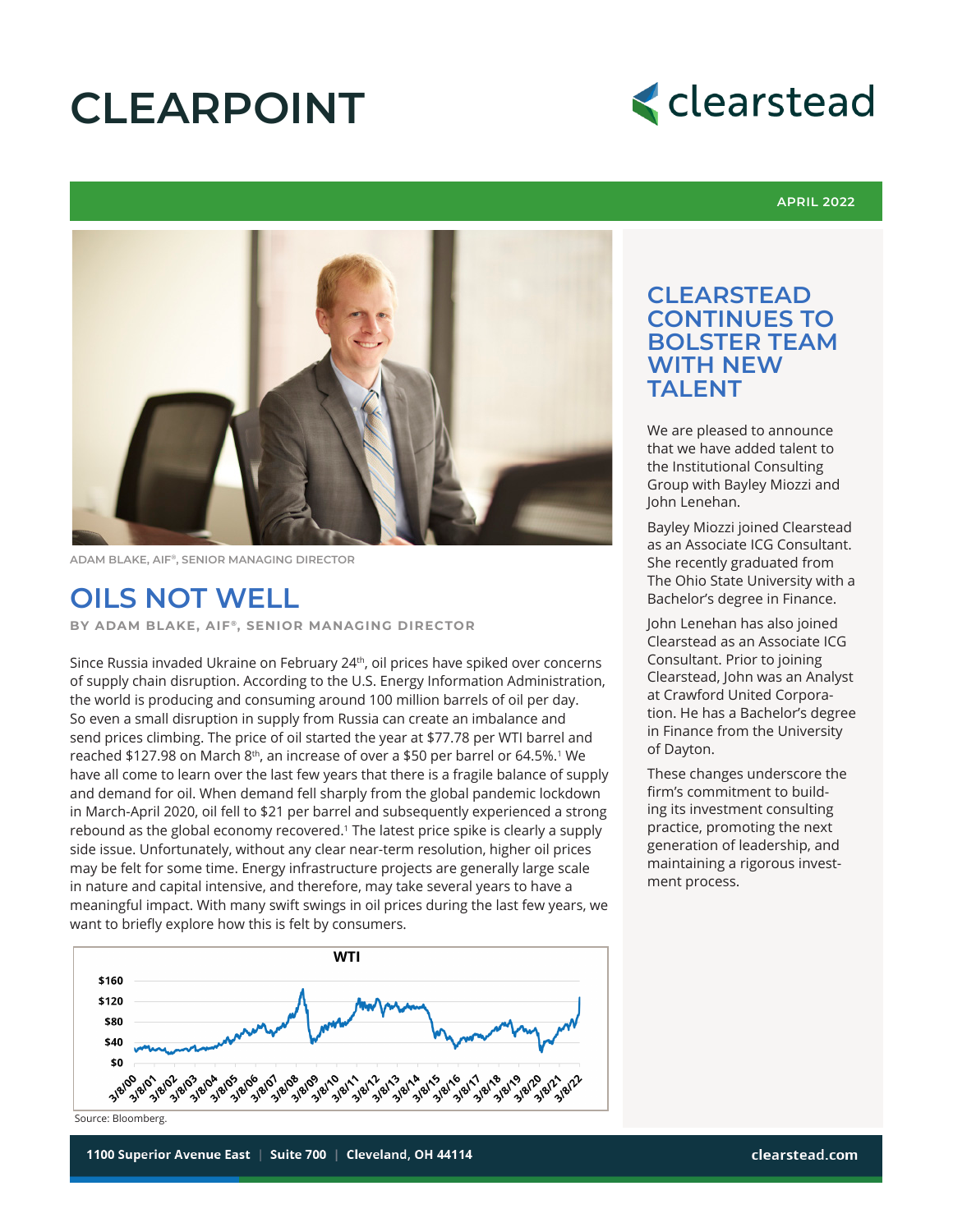## **OILS NOT WELL**

**BY ADAM BLAKE, AIF<sup>®</sup>, SENIOR MANAGING DIRECTOR** 

Although there is a global price of oil per barrel traded in U.S. Dollars, the price of gasoline globally has wide dispersion. The price of gasoline around the world is a factor of oil prices, cost of refining, transportation, marketing, and taxation. The table on the right shows the price per gallon of gasoline in a few countries around the world.

The Consumer Price Index (CPI) was created 100 years ago in 1921 by the Bureau of Labor Statistics to show how food prices had doubled from 1913 to 1920. CPI is reported monthly and represents the price change of a basket of urban consumer goods and services. Large survey samples are collected to identify what consumers are purchasing, and the prices of hundreds of goods and services are then tracked.

The February CPI was released on March 10<sup>th</sup> and confirmed what many consumers were feeling: high inflation. The reported 7.9% CPI was the highest rate in 40 years.<sup>2</sup> If you are curious, the report is very detailed, and you can see the change in cost from a frankfurter to dog food. The table below pulls out a few data

| <b>OCTANE-95</b><br>AS OF 3/14/2022 | <b>GASOLINE/GALLON</b><br>(USD) |
|-------------------------------------|---------------------------------|
| Kuwait                              | \$1.31                          |
| Colombia                            | \$2.37                          |
| Indonesia                           | \$3.40                          |
| Mexico                              | \$4.18                          |
| Kenya                               | \$4.45                          |
| <b>United States of America</b>     | \$4.69                          |
| China                               | \$5.14                          |
| Australia                           | \$5.38                          |
| Japan                               | \$5.50                          |
| Romania                             | \$6.68                          |
| United Kingdom                      | \$8.06                          |
| France                              | \$8.23                          |
| Germany                             | \$9.12                          |
| Hong Kong                           | \$10.90                         |
|                                     |                                 |

Source: globalpetrolprices.com.

points from the February report. The weight percentage represents the portion of expenditures incurred by consumers. For example, food accounted for 13.39% of consumer expenditures. The cost of food items tracked increased 7.90% from a year earlier, which happens to be the same rate as overall CPI. We applied these rates to a family who spends \$50,000 per year. This number is arbitrary but probably not far off from an average household. (According to the U.S. Census, the median household income in 2020 was \$67,521.) Spending \$50,000 per year in this example would not account for taxes or savings. Back to the food inflation example: Annual food cost increased to \$6,695, up from \$6,205 just 12 months earlier.

CPI suggests that motor fuel accounts for 3.79% of consumer expenditures. The price increased by 38.1% from a year earlier. In annualized dollar terms, that's a \$523 increase. While fuel costs represent a relatively smaller portion of a household's expenses, the sharp increase over the last 12 months is having an outsized impact, about 14% of the total CPI growth over the last 12 months.

| <b>CPI - Feb 2022</b>                   |        |                   | <b>Applied to Expenditures</b> |                           |               | <b>12 Months Earlier</b> |
|-----------------------------------------|--------|-------------------|--------------------------------|---------------------------|---------------|--------------------------|
|                                         | Weight | <b>YoY Change</b> |                                | \$50,000 Per Month (1/12) | <b>Annual</b> | <b>Difference</b>        |
| Food                                    | 13.39% | 7.90%             | \$6,695.00                     | \$557.92                  | \$6,204.82    | \$490.18                 |
| <b>Energy</b>                           | 7.41%  | 25.60%            | \$3,705.00                     | \$308.75                  | \$2,949.84    | \$755.16                 |
| Motor Fuel                              | 3.79%  | 38.10%            | \$1,895.00                     | \$157.92                  | \$1,372.19    | \$522.81                 |
| Electricity                             | 2.54%  | 9.00%             | \$1,270.00                     | \$105.83                  | \$1,165.14    | \$104.86                 |
| <b>Commodities less Food and Energy</b> | 21.80% | 12.30%            | \$10,900.00                    | \$908.33                  | \$9,706.14    | \$1,193.86               |
| Household Furnishings                   | 3.98%  | 10.30%            | \$1,990.00                     | \$165.83                  | \$1,804.17    | \$185.83                 |
| Apparel                                 | 2.50%  | 6.60%             | \$1,250.00                     | \$104.17                  | \$1,172.61    | \$77.39                  |
| <b>Transportation less Motor Fuel</b>   | 8.78%  | 23.90%            | \$4,390.00                     | \$365.83                  | \$3,543.18    | \$846.82                 |
| New Cars and Trucks                     | 4.09%  | 12.40%            | \$2,045.00                     | \$170.42                  | \$1,819.40    | \$225.60                 |
| Used Cars and Trucks                    | 4.17%  | 41.20%            | \$2,085.00                     | \$173.75                  | \$1,476.63    | \$608.37                 |
| <b>Services Less Energy Services</b>    | 57.40% | 4.40%             | \$28,700.00                    | \$2,391.67                | \$27,490.42   | \$1,209.58               |
| Shelter                                 | 32.80% | 4.70%             | \$16,400.00                    | \$1,366.67                | \$15,663.80   | \$736.20                 |
| <b>Total CPI-U</b>                      | 100.0% | 7.9%              | \$50,000.00                    | \$4,166.67                | \$46,339.20   | \$3,660.80               |
|                                         |        |                   |                                |                           |               |                          |

1100 Superior Avenue East • Suite 700 • Cleveland, Ohio 44114 clearstead.com

Source: Bureau of Labor Statistics.